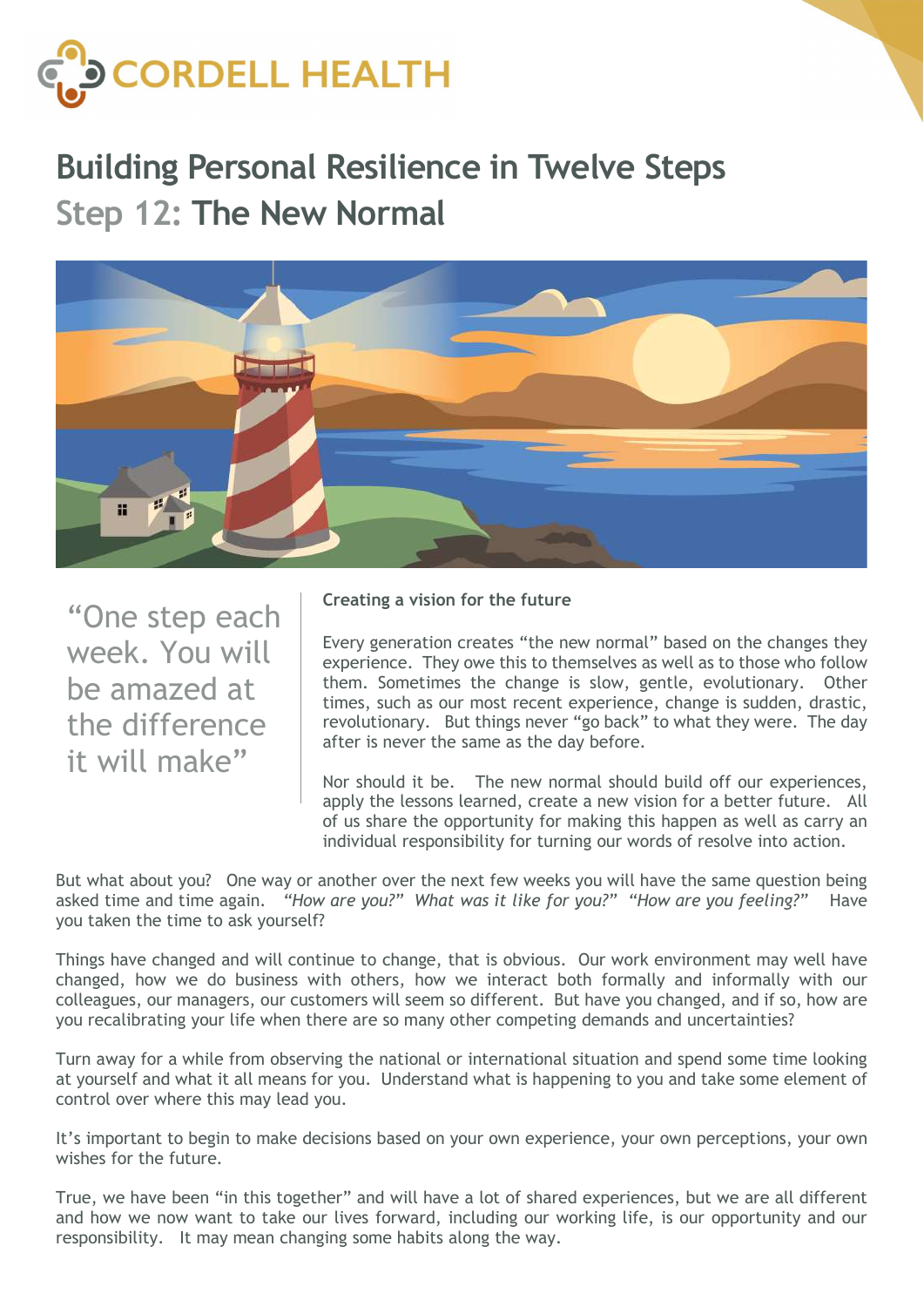

Yet we know it is hard to break old habits and do things differently but that is what "the new normal" really means. Why do we like to cling on to the old "normal"? Sometimes we seem to crave for the exceptional, the abnormal --- excitement, challenge, mischief but only because we see it as a daydream or short adventure. For many of us, having things that are comfortable, predictable and ordinary is far more to our liking.

It's understandable that whilst we might say the words about "change" our follow through actions seldom match, but it is the goal now we need to set for ourselves and those around us.

The things we set out in this blog will take longer than the week. They may take you the rest of your life because creating the "new normal" is not a one-off event. We shall propose three tools to help you to learn from others, reflect on your own experience, and build an action plan. There is nothing elaborate about them, but they will need your patience and persistence.

1) Learn from others. Already over the past few weeks you will have started to create a "new normal" by learning from the experience of others. You may well have heard the term "active listening", concentrating deeply on what the other person is saying, but we would go further at this stage to "generous listening".

By this we mean going out of your way to sit with a wide range of people in small group or a one to one setting and purposefully ask them to share their experiences over the last few months. Find out what has changed for the better for them, find out what has been almost unbearable. Establish how in the future they would like things to be – what they will be glad to get back to, what they would dearly like to change.

Generous listening is not a five minute catch up. Make plentiful time and space to do this with your contact list, your family and your closest friends. Do not feel that you need to make notes at the time since that can be distracting, if you listen generously you will be able to recall what was said after the meeting when, of course, you can jot down the key points.

Start by generous listening to others. Turn off your own thoughts for a while and really take on board what others are saying.

2) Reflect on your own experience and after you have generously listened to others, since what they share with you may well shape your own reflections and provide a fresh perspective.

Go for a walk or sit quietly, whichever is best for you to think and reflect. Simply allow yourself to think about what you have been through. Pose to yourself the same questions you posed to others. Find out what has changed for the better for you, and what has been almost unbearable. Explore how in the future you would like things to be – what you will be glad to get back to, what you would dearly like to change. You may need to do this several times, and there is no need to rush things, mull over your thoughts, savour them and recognise that as you collect them you are putting words to your experience and shaping your thoughts.

When you feel ready then write down those reflections. You may want to do this in the form of notes, or you may even want to write yourself an action plan. Whatever works for you.

Practice "generous listening" on yourself and then write down your reflections.